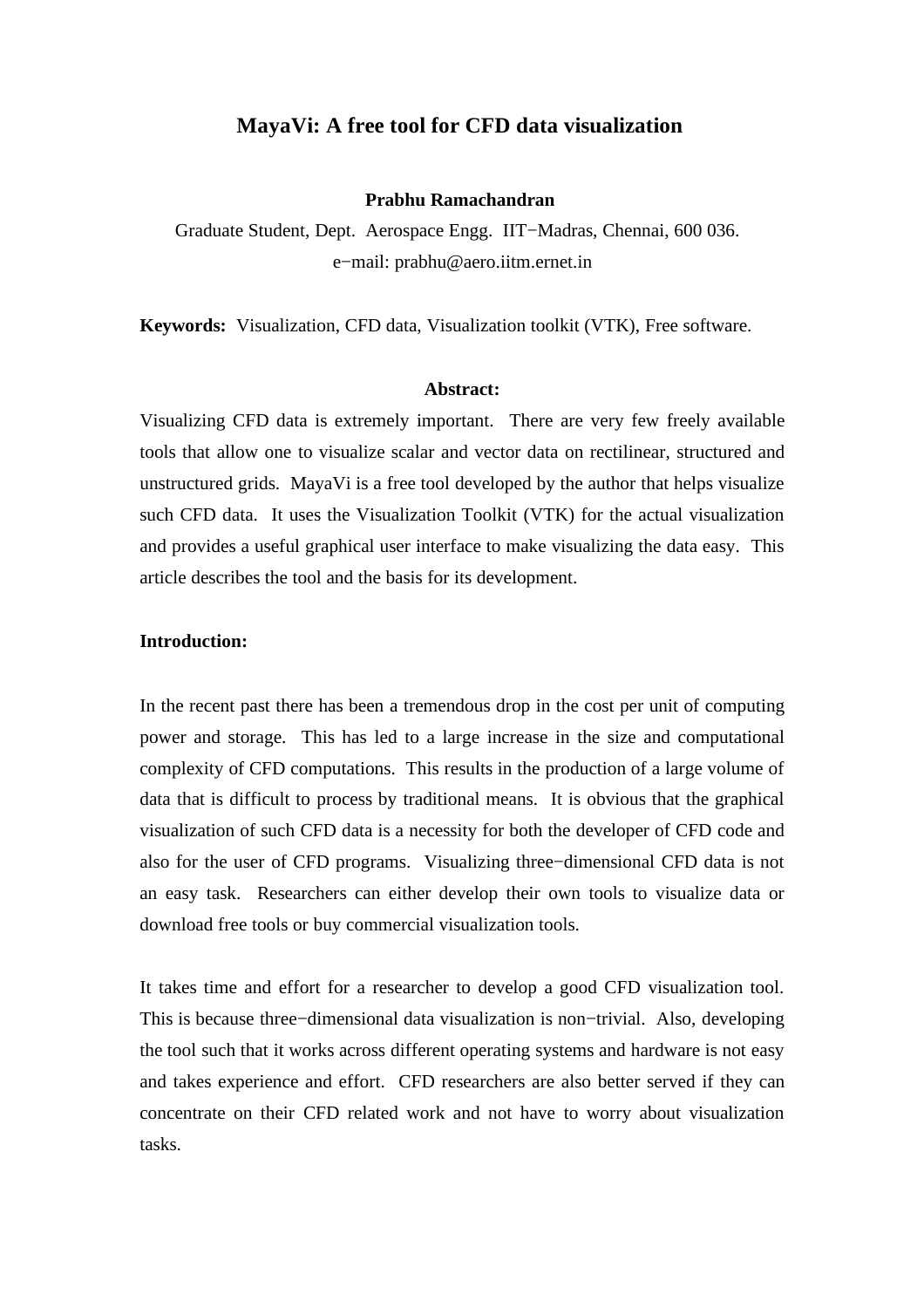There are very few freely available tools that are simple to use and designed for CFD data. OpenDX[1] is available for free and was originally developer by IBM but is a more generalized visualizer. OpenDX also has a fairly steep learning curve. Commercial tools cost considerably and it is not possible for all CFD developers to have access to them.

Such being the case, a free, easy to use data visualizer for CFD data would be very useful. MayaVi is one such free tool that helps visualize CFD data.

#### **MayaVi:**

MayaVi provides an easy to use graphical user interface so that data can be quickly visualized. MayaVi uses the Visualization Toolkit (VTK)[2] in order to do the actual visualization. VTK is an open source visualization library and is written in C++. VTK also has bindings for other programming languages such as Tcl[3], Python[4] and Java[5]. The following are some of the features of VTK:

- 1. VTK provides over 650 powerful classes that ease the task of visualizing data. Some of the features relevant to CFD include, support for rectilinear grids, structured grids, unstructured grids and polygonal data. Scalar, vector and tensor data can be visualized using various types of algorithms.
- 2. A very large number of visualization algorithms are supported.
- 3. VTK also provides powerful image manipulation algorithms and is used frequently for medical imaging.
- 4. VTK is object oriented and uses a "pipeline" based architecture in order to construct "visualization networks". This makes it easy to use VTK. For more details the interested reader is referred to [6].
- 5. VTK is open sourced[7] and the source code is available freely and users can adapt the available classes to suit their needs. People can also take part in the development and improvement of VTK.
- 6. Since VTK has language bindings for scripting languages like Python and Tcl it is easy to develop powerful applications that use VTK.
- 7. VTK runs on both the Unix family of operating systems and also on the Windows<sup>™</sup> family. VTK also runs on the Mac OS X platform.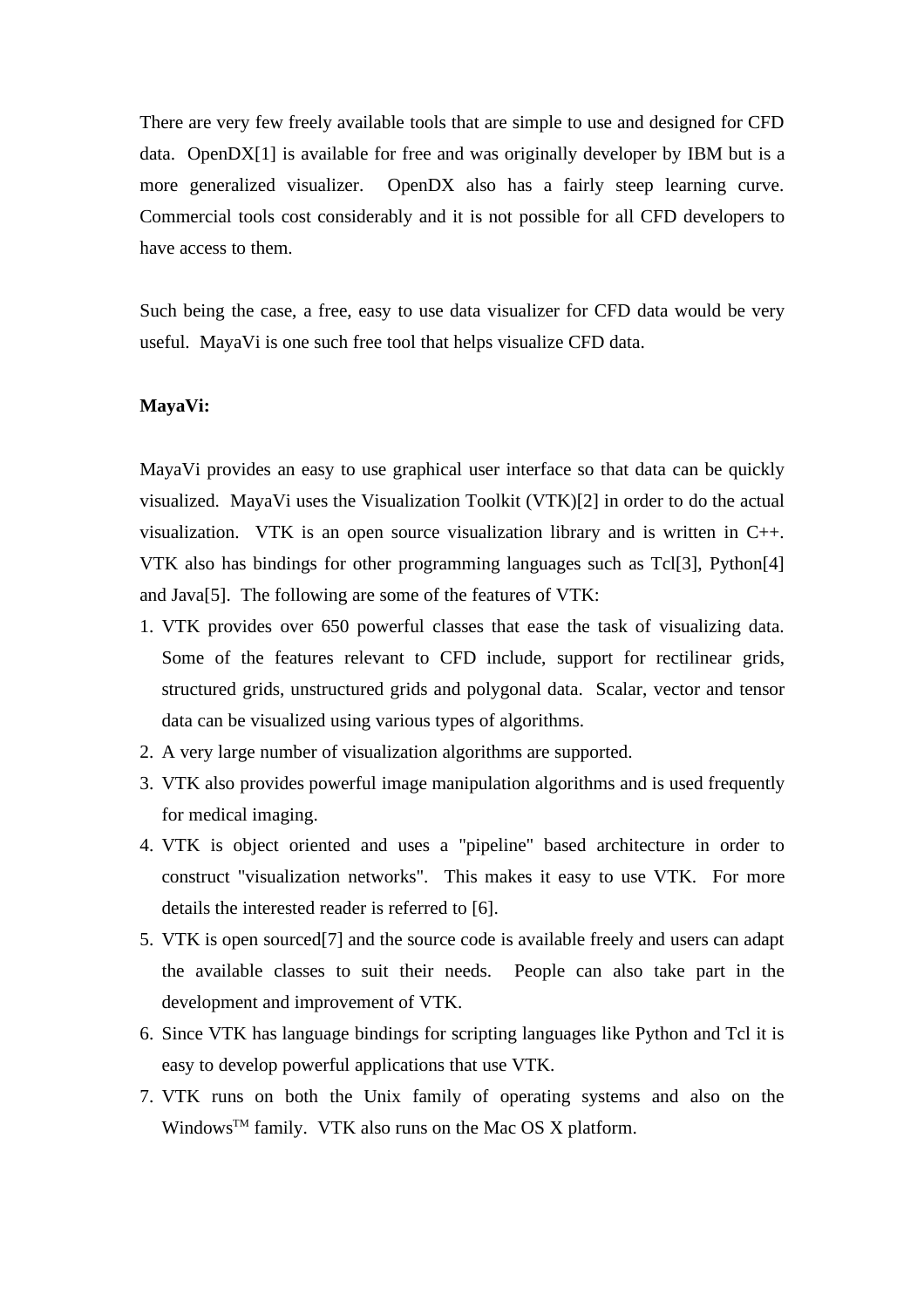It is important to note that VTK is a library and provides the functionality necessary to visualize data. It does not provide an easy to use application that can be directly used to visualize data. The user has to learn how to use the library and write programs in C++ or one of the supported scripting languages, viz. Tcl, Python and Java in order to perform the visualization. Scripting languages are described in Ousterhout's excellent article on scripting languages[8].

MayaVi is written in Python. The Python programming language [4] has been chosen because of the following features:

- 1. It is free, easy to learn and has an elegant syntax.
- 2. Python is an interpreted, object−oriented, dynamically typed language and provides exceptions and high−level data structures. This makes it a very powerful language.
- 3. Python is highly modular and has a very large number of useful modules that enable one to perform a variety of tasks. These tasks include scientific computation, creation of graphical applications, etc.
- 4. Python is a full fledged programming language.
- 5. It is relatively easy to interface C/C++ programs with Python.
- 6. Python is available for a variety of operating systems including Unix and Windows<sup>TM</sup>.

These features make Python an ideal choice for rapid application development. The VTK−Python bindings are also very mature.

There are several freely available modules that enable one to build graphical user interfaces (GUI's) using Python. One of these is an interface to the Tk library, called Tkinter. This is relatively easy to use and is cross−platform. Currently there are other, more advanced modules for the GUI. However, MayaVi uses Tkinter. This seems to be satisfactory so far. It is possible that a more advanced module might be used in the future.

### **Features of MayaVi:**

MayaVi is under development and currently provides the following features:

An easy to use GUI.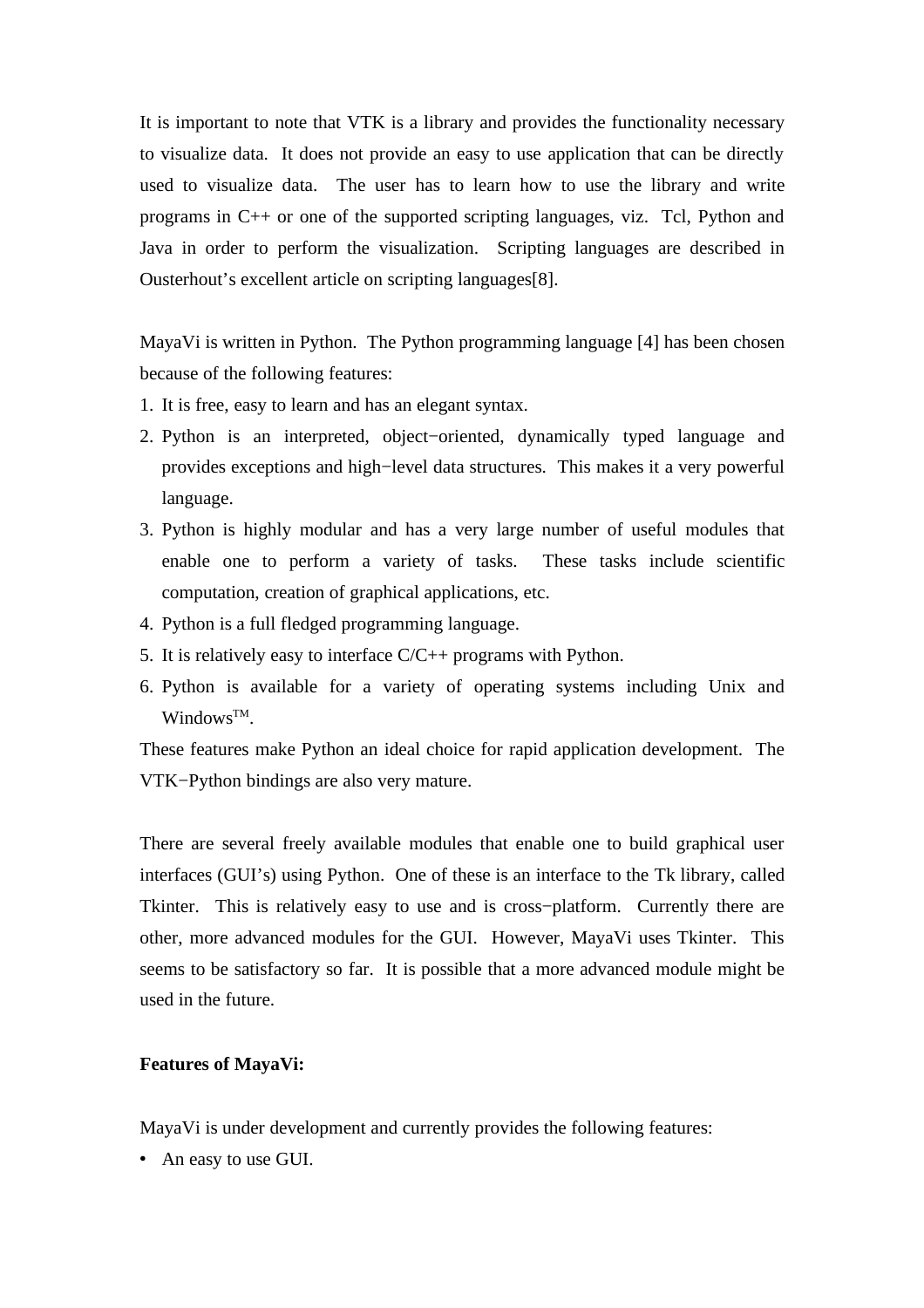- Support for any VTK dataset. For information on the the VTK data format see [9] or [6].
- Support for binary, structured, PLOT3D data. Simple support for multi−block data is also incorporated.
- A lookup table editor to customize lookup tables easily while visualizing data.
- Around 10−15 useful modules to do grid, scalar and vector visualization. This includes a streamline module that can create streamlines, stream−ribbons and stream−tubes.
- Multiple datasets can be loaded simultaneously. Multiple visualization modules can be used simultaneously.
- A pipeline browser that allows one to view and configure the objects in the VTK pipeline. This is a feature that is specially useful for developers who know a bit of VTK.
- Support for importing a simple VRML scene. Texturing is not yet supported due to limitations the corresponding VTK class.
- The visualization (or a part of it) can be saved and reloaded in the future.
- Ability to save the visualization to Post Script files, BMP/PPM/TIFF images and Open Inventor or VRML files.
- MayaVi is known to run on Linux/Unix and Windows<sup>™</sup> machines.

MayaVi can visualize the following:

- 3D/2D structured grid planes. This is useful to verify the correctness of the computational grid.
- Unstructured surfaces and polygonal data.
- 3D/2D scalar data in the following manner:
	- Visualize the scalar field using a cut plane on which the scalar is displayed either as a colour map or as contour lines. The cut plane can be moved through the data easily and this works for all kinds of data − rectilinear, structured and unstructured.
	- Visualize iso−surfaces of data. This also works for all kinds of data − rectilinear, structured and unstructured.
	- Show structured grid planes with scalar data either as contours or as colour gradients. This is useful to check data generated on structured grids.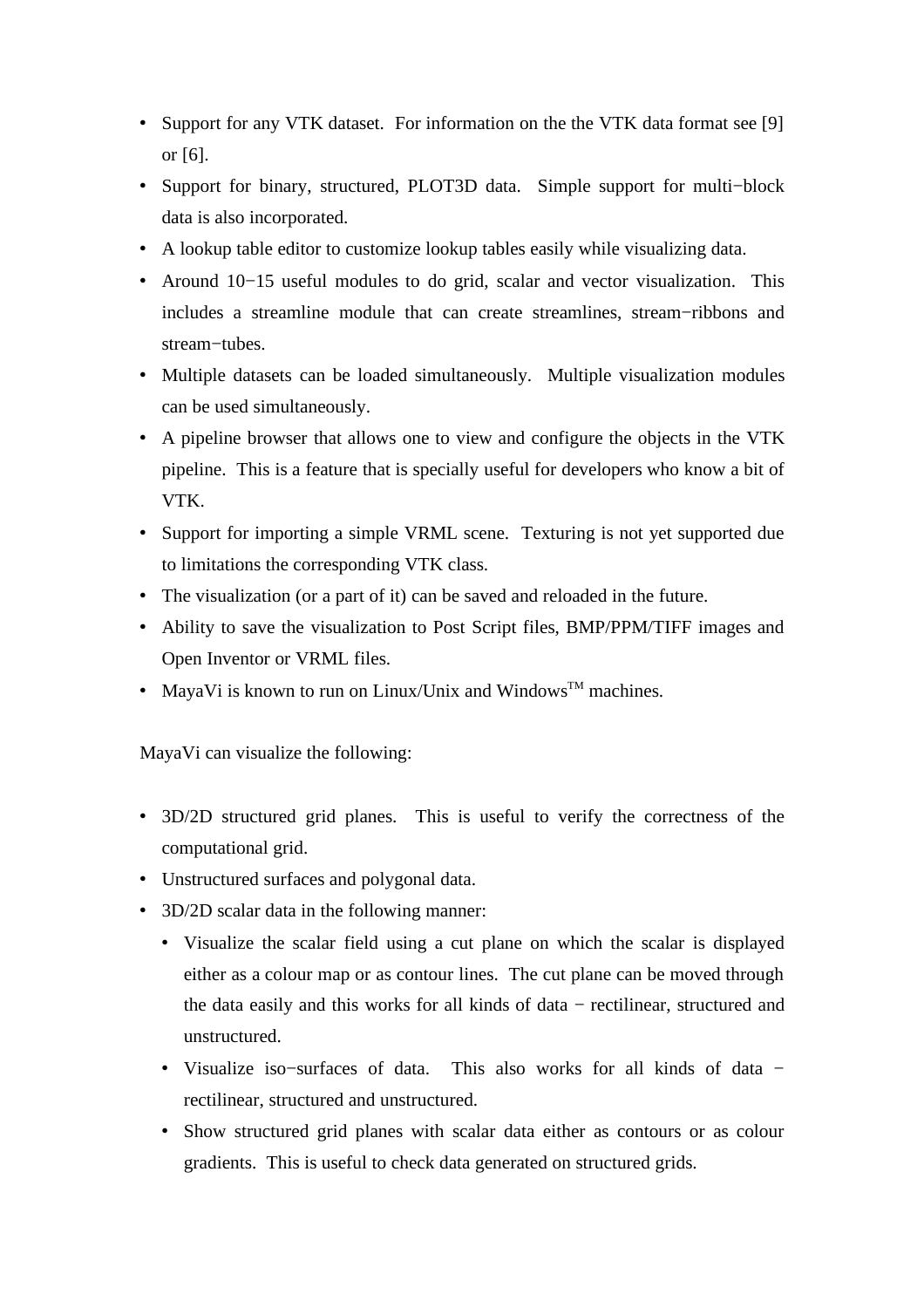- Vector field data using the following modules:
	- Arrows or cones scaled, coloured and sized as per the vector data.
	- Simple lines scaled as per vector data.
	- Arrows or cones scaled and coloured as per vector data along a cut plane that can be moved through the data.
	- Streamlines, stream−tubes and stream−ribbons using a source of tracer points along the data that can be introduced anywhere in the data.

MayaVi is free and is distributed under the GNU General Public License (GPL)[10]. The GPL license has been used in order that MayaVi may always remain free for all. It also ensures that no commercial interests can deprive the users of MayaVi of any additional features that they may choose to add. It is important to note that such a license encourages that future enhancements to MayaVi will remain available to the users. The MayaVi sources and web pages are hosted by the remarkable SourceForge project[11]. This free service can be obtained for any open source project and provides its users with a host of excellent web hosting and development related facilites free of charge. The MayaVi home page can be found here:

# **http://mayavi.sourceforge.net/**

The source can be downloaded from the above mentioned site. Instructions for installation are also provided. A users guide is also provided with the package. This can also be viewed online. Several pictures of the program in action are also available at the site. There are a couple of mailing lists that users can subscribe to. There is an announcement list where information on new releases will be announced and there is a more general users mailing list where both support and discussions on development take place. Information on all these are available at the web site.

MayaVi is currently being used all over the world with more than 1000 people having downloaded the latest version.

The included figures. 1 and 2 show MayaVi in action running several different visualization modules.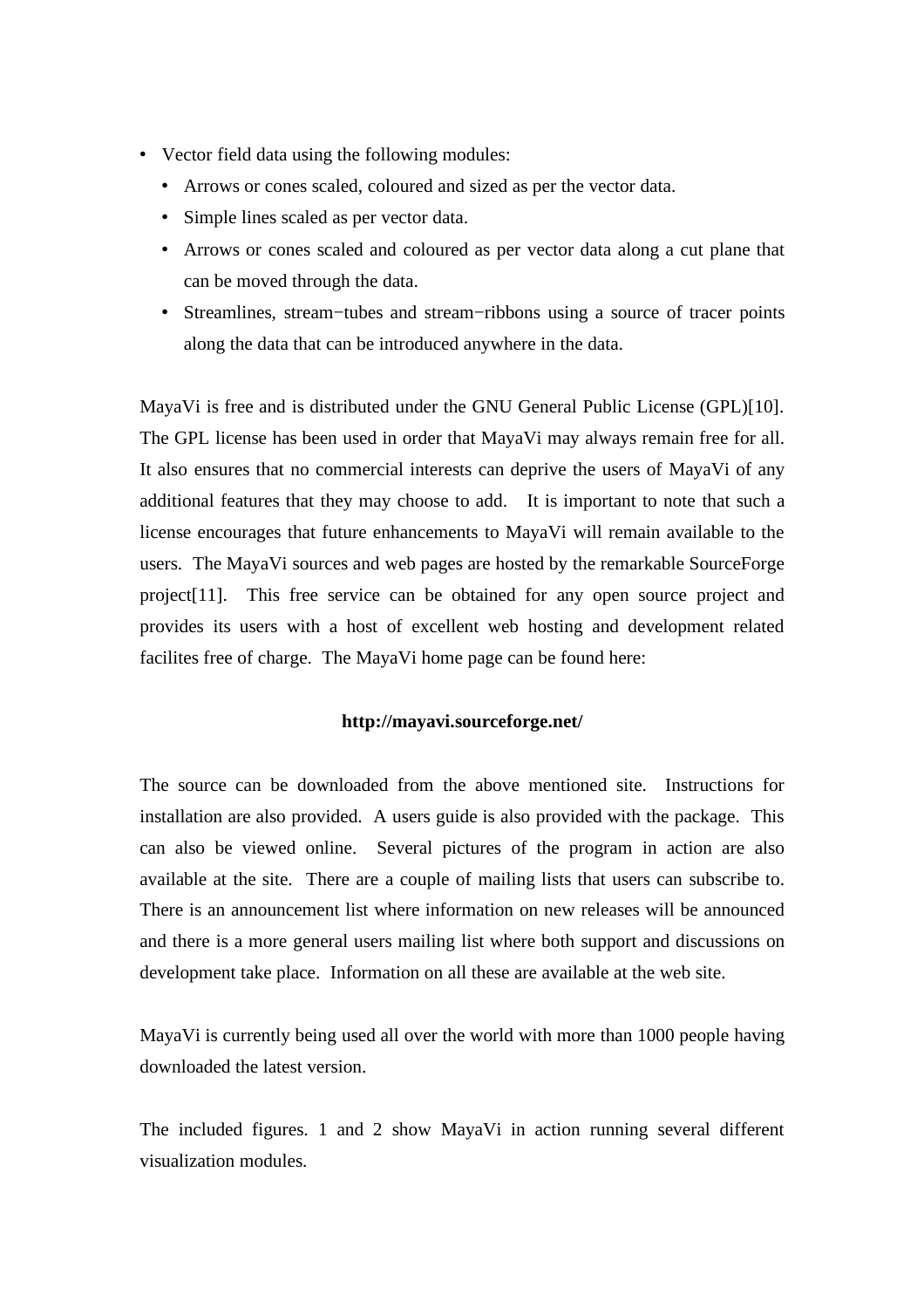

Figure 1: This figure shows stream−tubes for flow past a cylinder placed on a flat plate. Also shown are various cut planes that are colour mapped as per the velocity magnitude. One of them is a little away from the cylinder surface. The grid being used on the floor is also seen. The data used is courtesy NASA and is distributed along with VTK.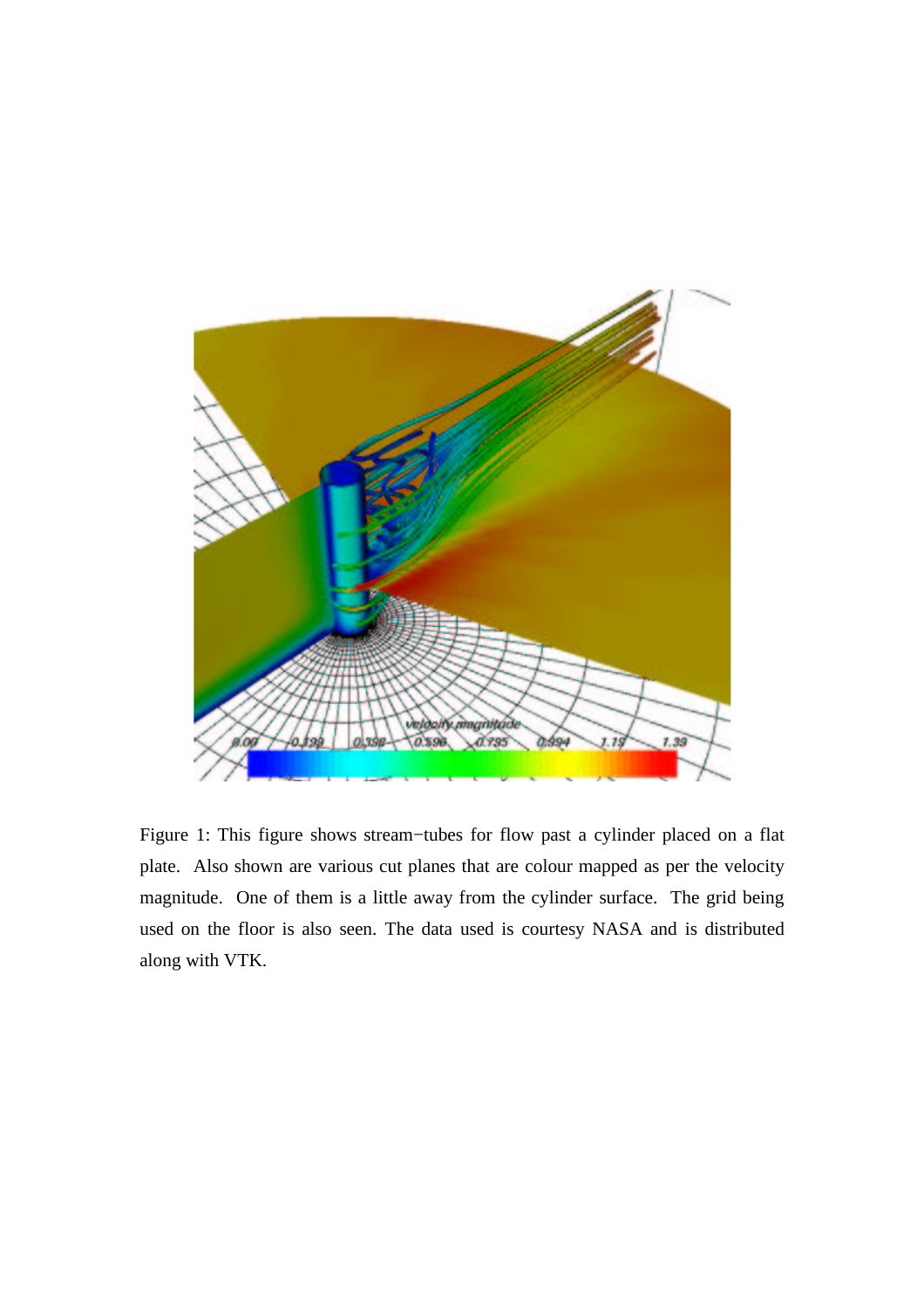

Figure 2: This shows a pair of iso−surfaces of density for flow inside a combustion chamber. Also shown are the structured grid planes that are used for the computation. This data is also courtesy NASA and is distributed along with VTK.

As mentioned earlier, MayaVi is under development and new features will be added when required. It is also possible for users to help in the development of MayaVi by sending their improvements and new modules. The MayaVi–users mailing list is ideal for support questions and for discussions on the future development directions of MayaVi.

# **Conclusion:**

In this article a new, free tool for CFD data visualization called MayaVi has been discussed. The importance of the tool from the perspective of the CFD community has been mentioned. Various features of the tool have been presented. The reasons